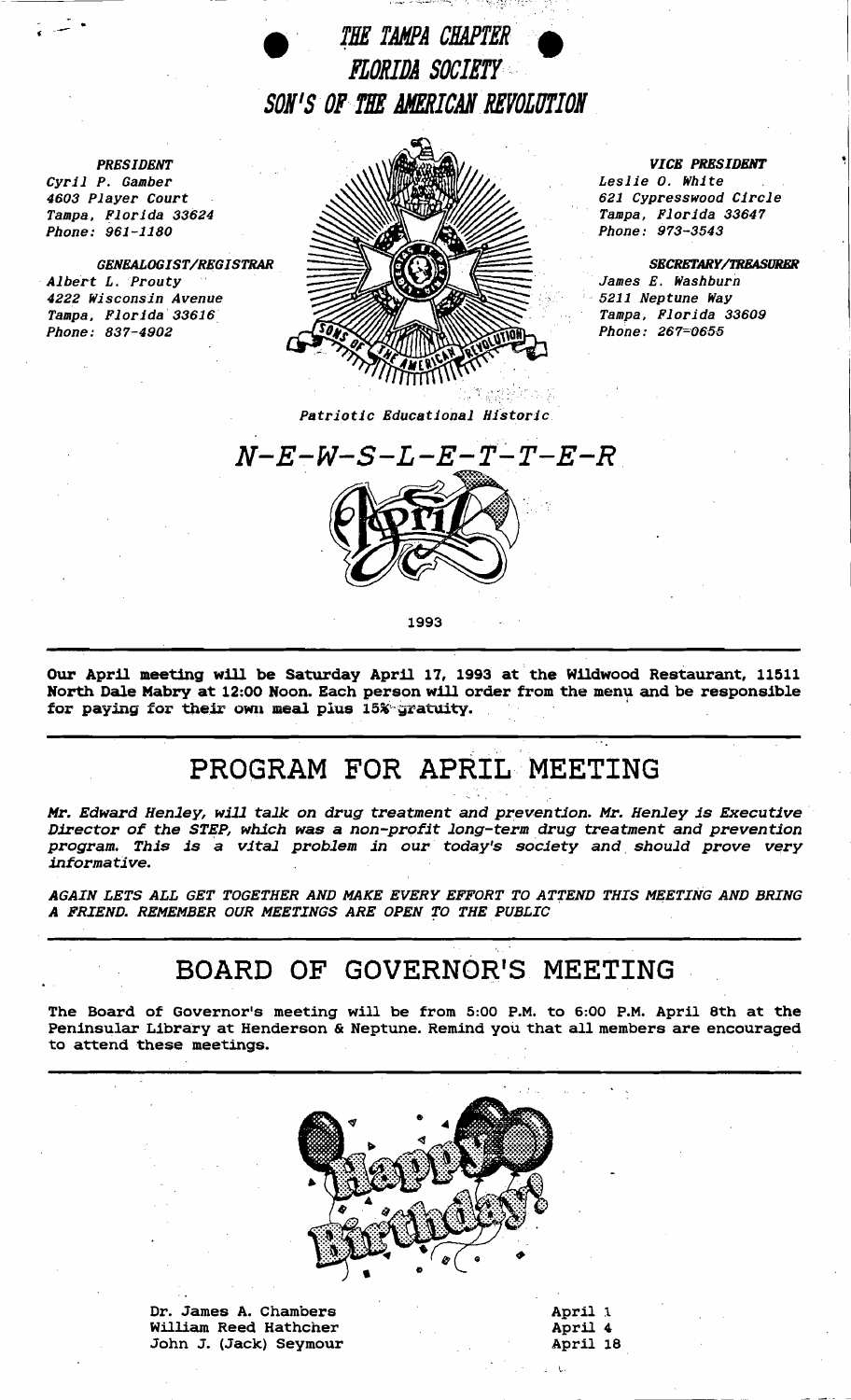## TAMPA CHAPTER SAR

MINUTES OF THE REGuLAR MEETING HELD MARCH 20. 1993 AT THE WILDWOOD RESTAURANT, DALE MABRY HIGHWAY, TAMPA, FLORIDA

President Cy Gamber called the meeting to order at 12:04 PM

Chaplain pro-tem Jim Washburn Gave the invocation.

President Cy the led everyone in the pledge of allegiance to the Flag and the SAR's in the SAR pledge.

Since the minutes of the last meeting were published in the monthly newsletter, the reading of them was waived. Secretary Washburn later noted a line or so of the minutes were left out of the newsletter but without any great import.

Past President Martin Miller gave his report on his audit of the 1992 financial records. He reported that all was in order.

Treasurer Washburn gave the financial report for 1993 through the BOG meeting of March lith. At that time the balance of the Chapter's funds was \$1,168.82.

He reported on the article in the FLCAR newsletter. The Orange Blossom, on the meeting of the Fort Brook Chapter (which is the CAR Chapter in Tampa) at which Compatriot Chuck Bearss' son, Charles, entertained with some keyboard music. Jim also passed out photocopies of the Page. of the Orange Blossom which shows the fee schedule by which SAR's can support the CAR program.

No one present noted seeing any mention in the newspaper of the FLCAR State Conference which was held in Tampa February 26 and 27.

Jim also mentioned that Mark Gibson, the Eagle Scout who was awarded the Chapter's 1991 medal and certificate, contacted him via President Gamber requesting a white application for membership form for membership in the SAR. Mark said' he had the yellow worksheet form already filled out.

President Gamber made some remarks about the Eagle Scout Award Program. In particular he noted that the Chapter's program was in a state of hiatus for one reason or another at the present and that it could stand for some. SAR to step forward to volunteer to take over the program. He was very pleasantly rewarded by the response of new-SAR Barry Rich who said he would do that.

The business affairs at this meeting being brief, President Cy suggested that each SAR present stand a tell what he knew of the ancestor on whom his membership was based. This was a very interesting information for the Chapter. Of course, some had more than one ancestor to report on.

Following lunch, Vice President Les White introduced the speaker for the meeting, Director of Public Safety, Robert L. Smith. Mr. Smith spoke of his background as a native of Hillsborough County, his joining the City of Tampa Police Department and rising in rank to be the Chief of the Department. Seeking more rewarding financial employment, he told then-Mayor Bob Martinez that he was resigning. The Mayor suggested that he become the director of Public Safety. Mr. Smith then Spoke of the changes made in various departments of the City Government, particularly the fire and police departments, in which' he was instrumental in upgrading in many respects until today they are recognized as among the very top in the country. He noted that his roll many times was to urge the employment by the City of the right person for the job and those persons were, in turn, responsible for the upgrading. This was a particularly interesting program for the Chapter and each SAR has' a further insight into the operation of significant departments of the City.

President Gamber spoke of the success of the last two programs due to Vice President Les White's efforts and expressed his hopes that the programs for the rest of the year will be as successful. In this regard' he called for any Chapter member to make known any program which he feels would continue success. Several were offered as possibilities by those present and will be followed up on.

The program for April was announced to be a talk by Edward Henley, Executive Director of STEP which was a non-profit long-term drug treatment and prevention program. This will tie-in with the portion of Mr. Smith's talk regarding the problems of City of Tampa has with drug abuse.

, "The contract of the contract of the contract of the contract of the contract of the contract of The 50-50 drawing was made by Billie Washburn..guess who won...Jim Washburn!!!!. \$5.50 was